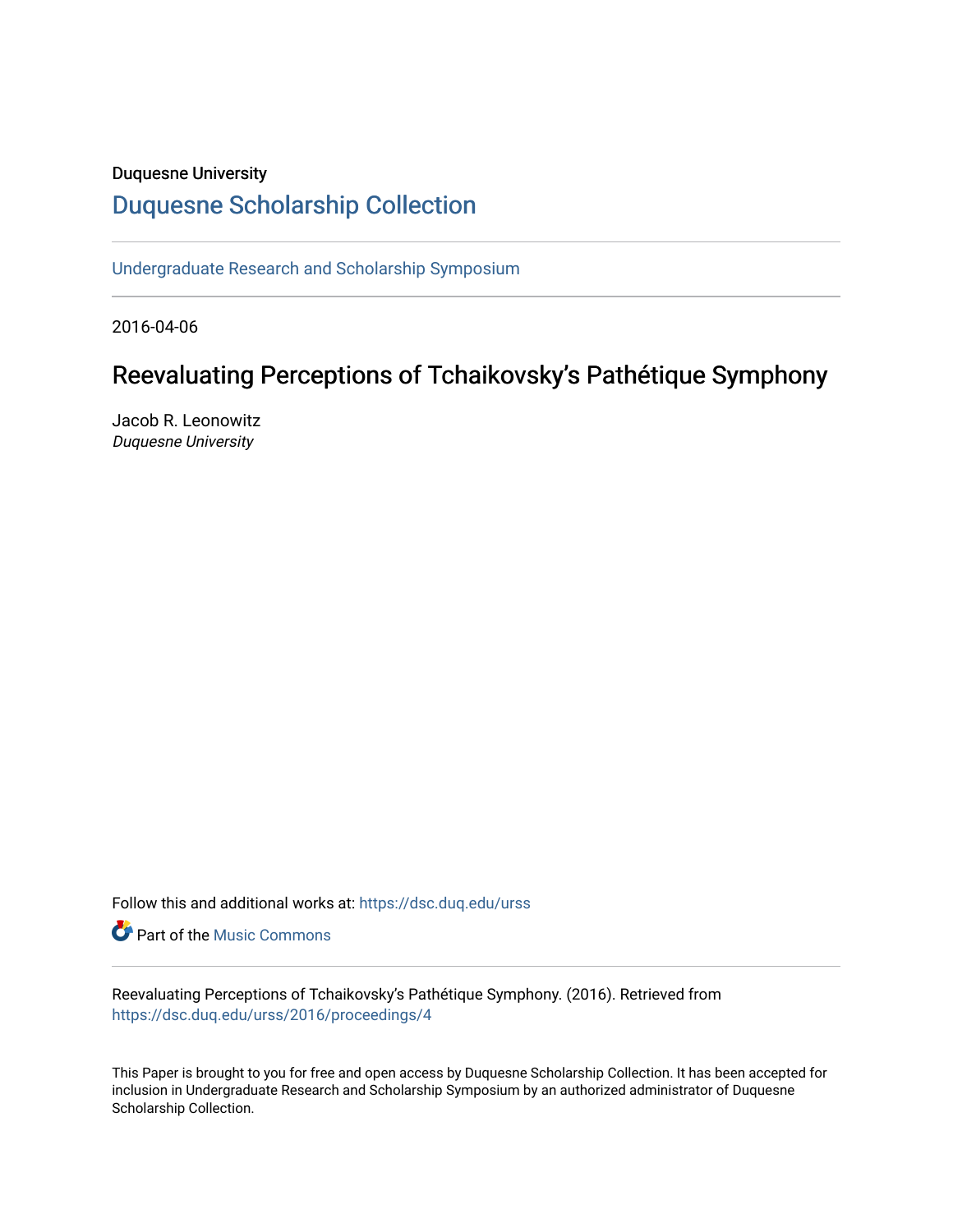Reevaluating Perceptions of Tchaikovsky's *Pathétique* Symphony

By Jacob Leonowitz

B.S. Music Education

Duquesne University, Class of 2016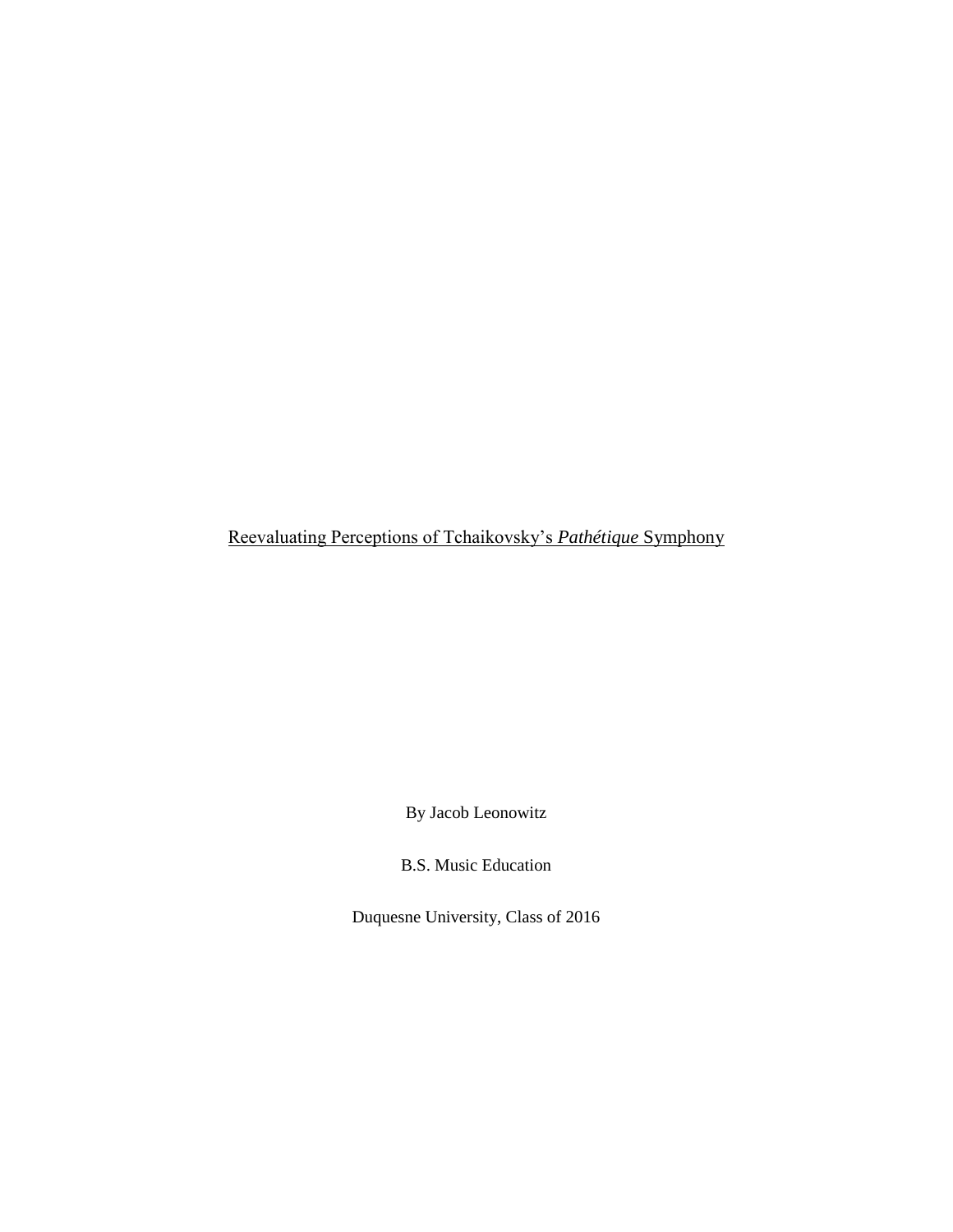### **Abstract**

Peter Ilyich Tchaikovsky's *Symphony No. 6 in B minor* (*"Pathétique"*) was welcomed only lukewarmly at its 1893 premiere. Among other things, audiences were confused by Tchaikovsky's atypical choice of a slow and lamenting final movement to conclude the symphony. The mysterious circumstances surrounding Tchaikovsky's death only days after the *Pathétique*'s premiere spawned rumors that the composer had committed suicide after years of struggling with his homosexuality. The public consequently embraced the work with new understanding, perceiving it as a "musical suicide note." Primary sources, however, including the composer's brother and Xeniya Davydov, provided accounts relating to the end of Tchaikovsky's life which counter suicide rumors. Nonetheless, the notion of the *Pathétique* as a funereal, autobiographical melodrama has survived. The musicologist Timothy Jackson argues that the understanding of the work as a "musical suicide note," and/or tragic narrative about forbidden love influenced later composers such as Rachmaninoff, Mahler, Berg, and Britten, among others. Jackson draws formal, harmonic, and other parallels between the *Pathétique* and the works of these composers to show how they used compositional techniques from the *Pathétique* to further their own musical narratives about death, love, and unrequited desires. I argue that these later works intensified an irresistible tendency to perceive the *Pathétique* as a tragic autobiography, in spite of primary source material indicating Tchaikovsky's optimism at the time. The progression of music history since the time of the *Pathétique*'s premiere has made it impossible for us to perceive the work (especially its enigmatic final movement) otherwise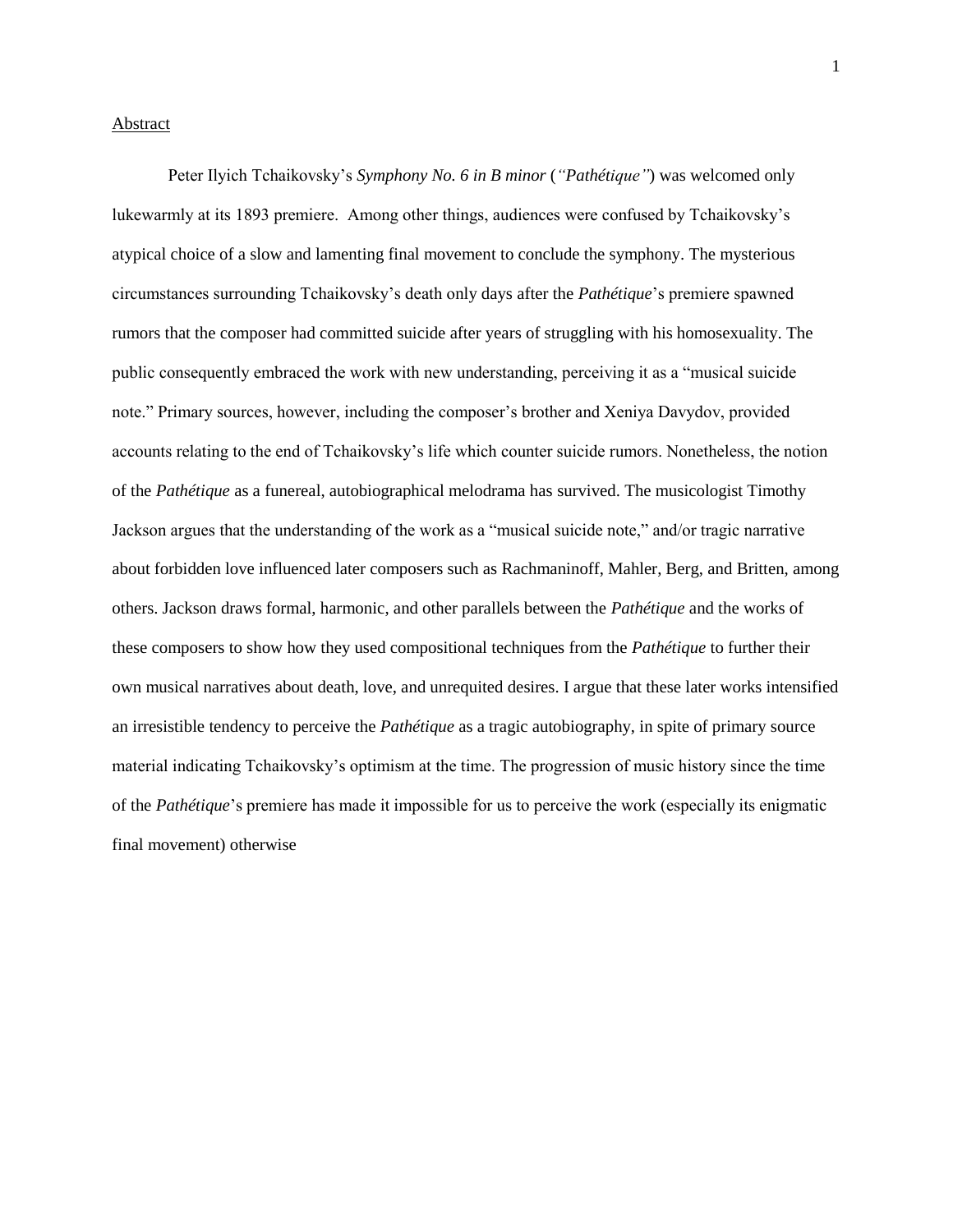Pyotr Ilyich Tchaikovsky's swan song, *Symphony No. 6,* "*Pathétique*," (1893) is a work beloved for its beauty and majesty, but bewildering in terms of form and intent. Tchaikovsky's atypical choice of a slow and lamenting finale as opposed to the usual bombastic and triumphant one fueled a great deal of confusion and speculation from the *Pathétique's* earliest audiences. People were led to perceive the work as a "musical suicide note" relating to the composer's homosexuality. Although such notions turned out to have tenuous factual basis, people continue to perceive the work as such today because later artists have situated that interpretation as a tradition in artistic culture.

Tchaikovsky's homosexuality in a time and place not accepting of such tendencies caused him a great deal of stress. Exacerbating these issues were the women who were obsessed with Tchaikovsky. One such woman was his pen-pal and patron, Nadezhda von Meck. Ultimately, his relationship with von Meck turned out to be mutually beneficial, as she funded his activities in exchange for his writing her letters, but the two never met (Poznansky, 1993). A somewhat less productive relationship was that which he had with his wife. Antonina Milyukova was a former student of Tchaikovsky's who confessed a disturbing love for him through letters. She once ventured so far as to write, "I cannot live without you, and so maybe shall kill myself" (Brown, 1983, p. 140). Tchaikovsky was hesitant, but felt that fate drew him to Milyukova and so married her (Brown, 1983). The union, as to be expected due to his true relationship preferences, dissolved quickly. That idea of fate, however, pervaded his subsequent *Fourth*  (1878) and *Fifth* (1888) *Symphonies* (Jackson, 1995)*. Symphony No. 6* broke this trend and perplexed the public.

The *Pathétique* premiered on October 16<sup>th</sup>, 1893, and was received lukewarmly at best. The audience and the musicians were described as ambivalent toward the work. Tchaikovsky, himself, stated that "it is not that [the symphony] wasn't liked, but it has caused some bewilderment" (Poznansky, 1996, p. 64). Arguably the most confusing aspect of the symphony is that the penultimate movement is the bombastic one, as if it were the finale. The actual finale is slow and lamenting, terminating the work with a funerary air. Music critic and friend of Tchaikovsky's, Herman Laroche, was able to look past these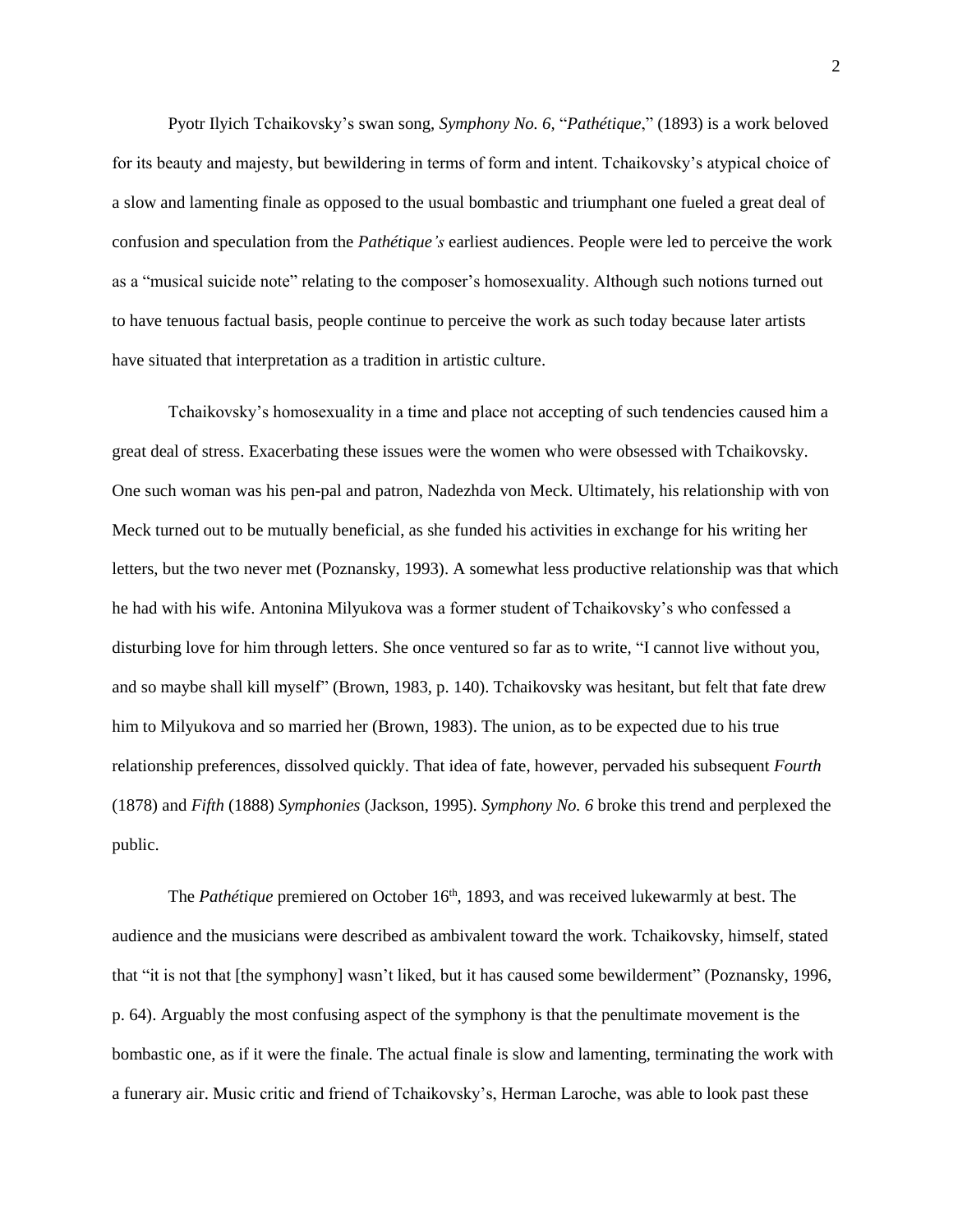formal oddities and give a diplomatic review of the symphony, stating that "if [the audience] did not get to the core of Tchaikovsky's *Sixth Symphony* today, then tomorrow or the day after tomorrow they will begin to appreciate it and, in the end, come to love it" (Poznansky, 1996, p. 58). His viewpoint would turn out to be eerily prophetic.

Contemporary audiences were naturally puzzled by the slow finale of the work and posed the question as to why Tchaikovsky would make such a strange musical decision. Nine days later, they got what they interpreted as an answer. Tchaikovsky died of cholera on October 25<sup>th</sup>, 1893, having carelessly consumed infected water. Many interpreted his death as a suicide, the culmination of struggles with his sexuality. Fueled by the details and rumors surrounding his death, speculators came to regard his final symphony as a "musical suicide note" of homosexual disclosure and martyrdom. For one thing, the symphony was dedicated to Tchaikovsky's nephew, Vladimir "Bob" Davydov, whom he greatly admired in an almost incestuous fashion (Jackson, 1999). Additionally, speculation arose from Tchaikovsky's remark that there was a program, or explicit narrative, behind the work which he did not wish to reveal (Poznansky, 1996). People were looking to put a narrative behind the music, and subsequently a face to that narrative. As the narrative, they chose the tragic story of a musical protagonist whose demise comes about as a result of tremendous emotional/sexual struggles and misunderstandings. As the face, they chose Pyotr Ilyich Tchaikovsky.

Research into the primary sources of the time, however, indicates that suicide claims are unfounded. Compiled by biographer Alexander Poznansky, the majority of *Tchaikovsky's Last Days*  presents a survey of the primary accounts of the last month in Tchaikovsky's life. As evidenced by *Tchaikovsky's Last Days,* one person who gave rise to suicide theories was another of Tchaikovsky's nephews, Yury Davydov. Davydov described an incident that occurred in October of 1893 when Tchaikovsky was at a restaurant with friends and flippantly consumed unclean water despite the protests of those around him: "Laughing, Pyotr Ilyich jumped up and went to meet the waiter, and Modest rushed after him. But Pyotr Ilyich forestalled him and, pushing his brother aside with his elbow, succeeded in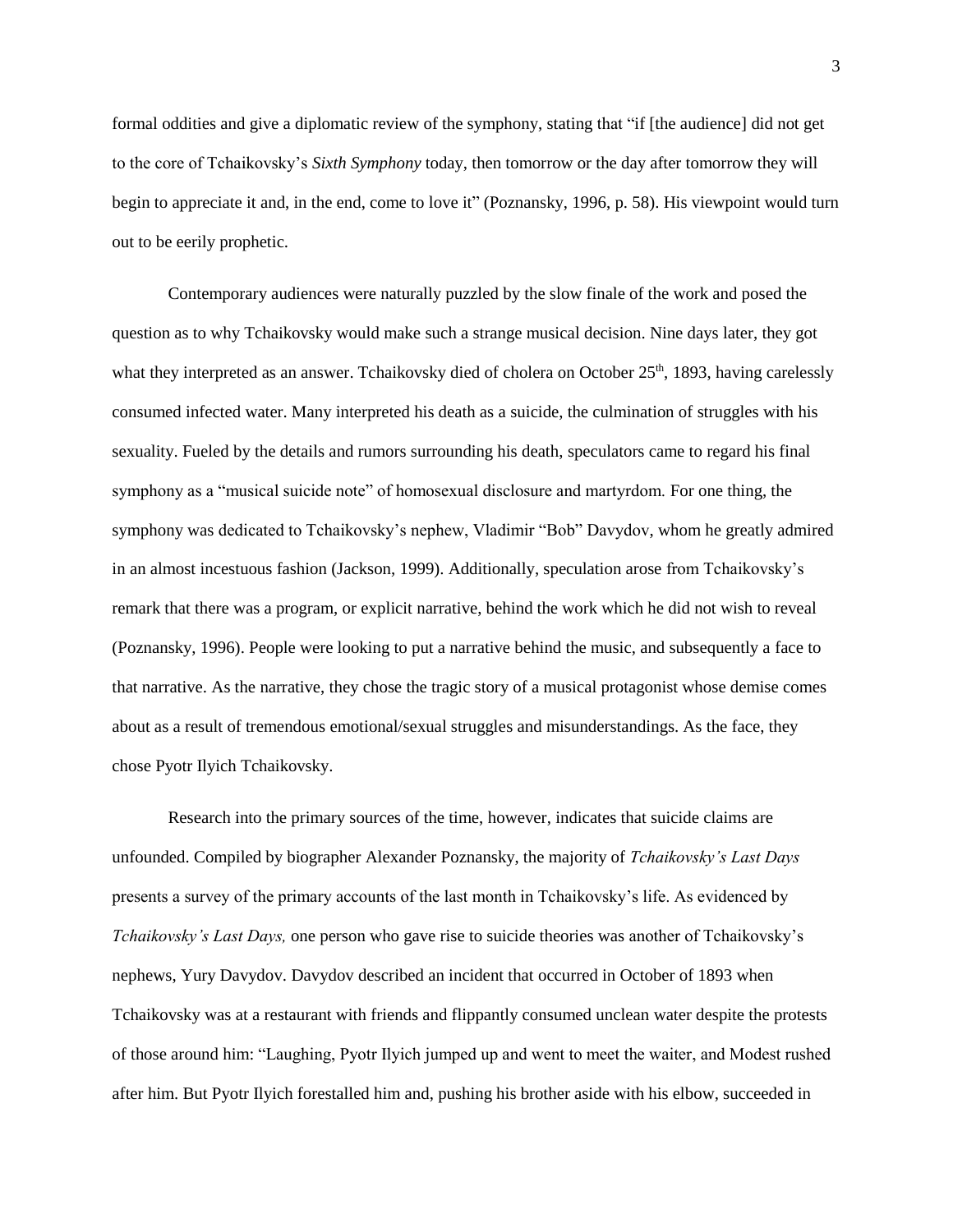drinking in one gulp the fateful glass" (Poznansky, 1996, p. 75). The question then becomes whether this was the careless act of a happy-go-lucky composer, or a strange suicide attempt which would ultimately prove successful. Other sources, however, including Yury Yuryev, The Stock–Exchange Register, The Petersburg Gazette, Nikolay Figner and even Nikolay Tchaikovsky, the composer's elder brother, would argue that neither interpretation of the incident is true, because the incident never happened. In their accounts, they describe Tchaikovsky going to the restaurant with friends but say nothing to corroborate Davydov's dramatic story of Tchaikovsky infecting himself with a fateful glass of water (Poznansky, 1996). In addition, Yury Davydov's daughter, Xeniya Davydov, later admitted that her father had fabricated the account in order to dispel rumors of suicide:

[Xeniya] suggested that her father was perturbed by the continuous suicide rumours intimately linked to the fact of the composer's homosexuality. Since under the Soviets the latter could not even by mentioned in print, he thought it expedient to include himself among the diners at Leiner's restaurant so that he could claim to have witnessed precisely the very moment of Tchaikovsky infecting himself with cholera by drinking the fateful glass of the allegedly contaminated water, and thus to refute the suicide theory for good. (Poznansky, 1996, p. 77-78) In other words, according to his daughter, Davydov invented this story to quiet preexisting rumors of

suicide relating to the composer's sexuality. His fabrication, however, backfired, as the public interpreted the purported incident, itself, as an act of suicide.

It is also important to note that Tchaikovsky had actually reached a stable point in his life with regard to his personal issues by 1893. Nobody who was in contact with Tchaikovsky immediately previous to the alleged incident at the restaurant noticed anything emotionally wrought about his disposition. Furthermore, according to musicologist Richard Taruskin, Tchaikovsky had made statements to his brother, Modest Tchaikovsky, earlier that very night that he planned to live yet a long time:

'There is plenty of time before we need reckon with this horror [of death]; it will not come to snatch us off just yet!' [Tchaikovsky] remarked to Modest. Then he added, 'I feel I shall live a long time.' (Taruskin, 2000, p. 53)

He was also very proud of his *Symphony No. 6,* standing by it even when the musicians and audiences at the premiere were ambivalent. He maintained optimism and voiced pride in the work in spite of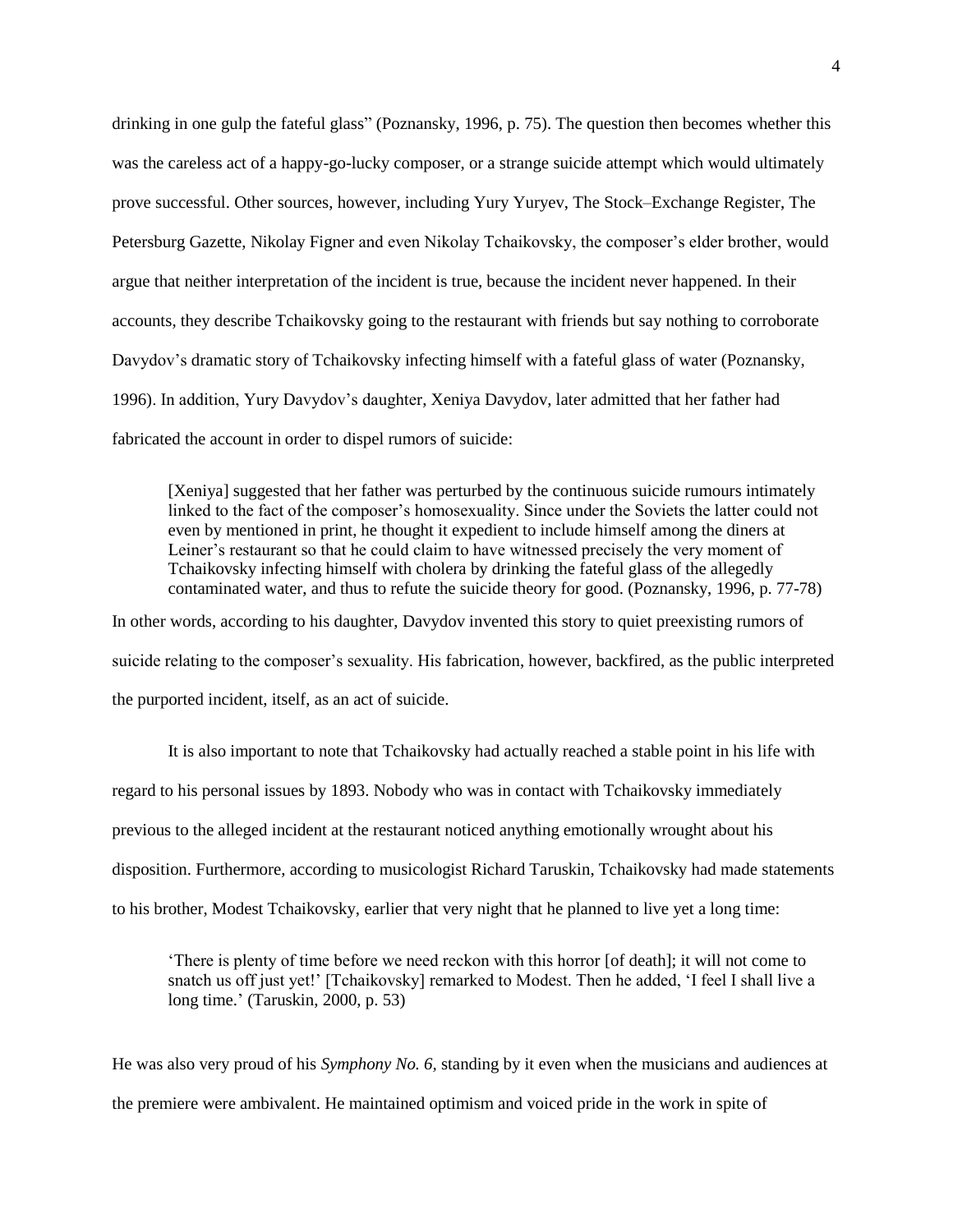circumstances which could have put him in a state of despair (Brown, 1991). Modest Tchaikovsky, remarked that he seemed "to have understood perfectly well what a challenge [the work] posed for all his listeners, sensing that their verdict was perhaps not final" (Brown, 1991*,* p. 444). This evidence simply does not paint a picture of a suicidal man.

In spite of fact-based challenges, perceptions of the work as a musical suicide note still persist to this day. One could argue that this is because those perceptions influenced later works. Timothy Jackson explores this idea in Chapter Seven of *Tchaikovsky, Symphony No. 6 ("Pathétique"*). Probably most of all, the work seems to have become a paradigm for the use of a slow and lamenting finale as opposed to a bombastic and triumphant one. Rachmaninoff displays Tchaikovsky's influence, both in terms of narrative and tonality, in a number of his works (Jackson, 1999). In particular, Rachmaninoff explores the idea of forbidden interracial love – in accordance with the idea that the *Pathétique* explores forbidden homosexual love – culminating in a slow finale with his *First Symphony* (1895) (Jackson, 1999). Gustav Mahler's *Ninth* (1909) and *Tenth* (1910) *Symphonies*, in particular, both feature slow and lamenting finales. Some may interpret these finales as part of autobiographical musical narratives, just as many interpret the *Pathétique's* finale. In Mahler's case, this autobiography is about the religious tension between he and his wife – he was a Jew and she was a Gentile (Jackson, 1999). Similarly, Alban Berg employs a slow finale in his *Lyric Suite* (1926)*,* which explores his own forbidden interracial passion (Jackson, 1999). Alfred Schnittke employs similarly collapsing finales in his *Third* (1981)*, Fourth* (1983)*, Fifth* (1988)*,* and *Eighth* (1994) *Symphonies*, and the composer himself has remarked on the loss of hope and faith which the *Pathétique's* finale seems to espouse (Jackson, 1999)*.* Additionally, Dmitri Shostakovich admits to quoting the work in his lamenting *Eighth String Quartet* (1960) and seems to play off of the *Pathétique's* finale in the penultimate movement of his *Symphony No. 9* (1945) (Jackson, 1999). These works draw upon somber perceptions of the *Pathétique's* slow finale in such a way that makes it difficult for today's music lovers and critics to view the finale any other way.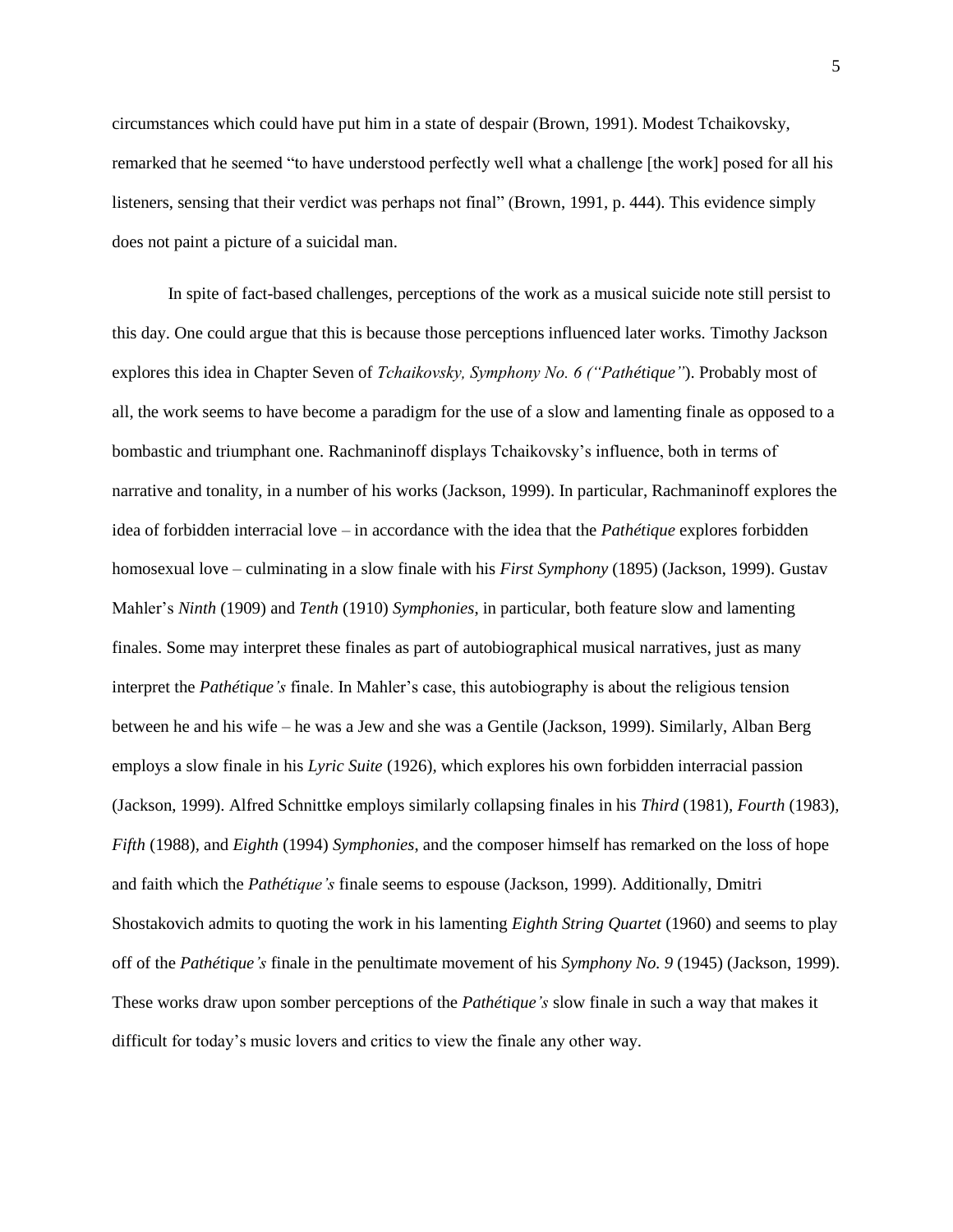Examining what Jackson calls the "'*Tristan = Pathétique'* chord" reveals more parallels between the *Pathétique* and later works (Jackson, 1999, p. 57). The *Tristan* chord is a harmony from Wagner's opera, *Tristan und Isolde,* meant to portray unquenchable, unrequited desire, and the resultant anguish (Jackson, 1999). The *Tristan* chord is the first chord heard in the opera, creating an immediate air of pain and longing with its dissonance. The phrase ultimately resolves to a place of *somewhat* greater stability, but even the final chord is dissonant and the tension remains unresolved. There is a pull toward resolution which is never satisfied, portraying unsatisfied longings. Tchaikovsky uses a similar sonority at the beginning of the *Pathétique's* finale*.* The two chords in question are not exactly identical, but differences are slight and the dissonant nature of the harmony remains intact (Jackson, 1999). In the *Pathétique*, the musical phrase likewise seeks resolution of the dissonance in the chord, but never really finds tonal stability. Whether Tchaikovsky meant to use this kind of sonority in the same way that Wagner did – to portray unrequited desire – is up for debate. However, two later composers use similar compositional techniques in their operas, seemingly interpreting Tchaikovsky as such. In Alban Berg's *Lulu*, premiered incomplete in 1937 and completed in 1979*,* the deformed harmony references unfulfilled desire relating to lesbianism, drawing upon Berg's own life experiences with a lesbian sister whom he felt suffered as a result of her sexuality (Jackson, 1999). In *Death and Venice* (1973)*,* the harmony appears in reference to unsatisfied yearnings of a homosexual nature, undoubtedly drawing upon Britten's own life as a gay man (Jackson, 1999). The similarities between the *Tristan* chord and the initial chord in the *Pathétique's*  finale, and similar harmonies in later works, show that the *Pathétique* as an autobiographical expression of painful longing is an influential interpretation which can never be discarded.

Even today, the *Pathétique* continues to resonate in the same way as it did in 1893. Contemporary works continue to be influenced by perceptions of the *Pathétique* as a "musical suicide note" related to homosexuality. Ken Russell's biopic on Tchaikovsky, *The Music Lovers,* depicts, among other things, Tchaikovsky's turbulent marriage. One scene involves an awkward sexual encounter between Tchaikovsky and his wife where she tries to initiate sexual involvement, but he cannot bring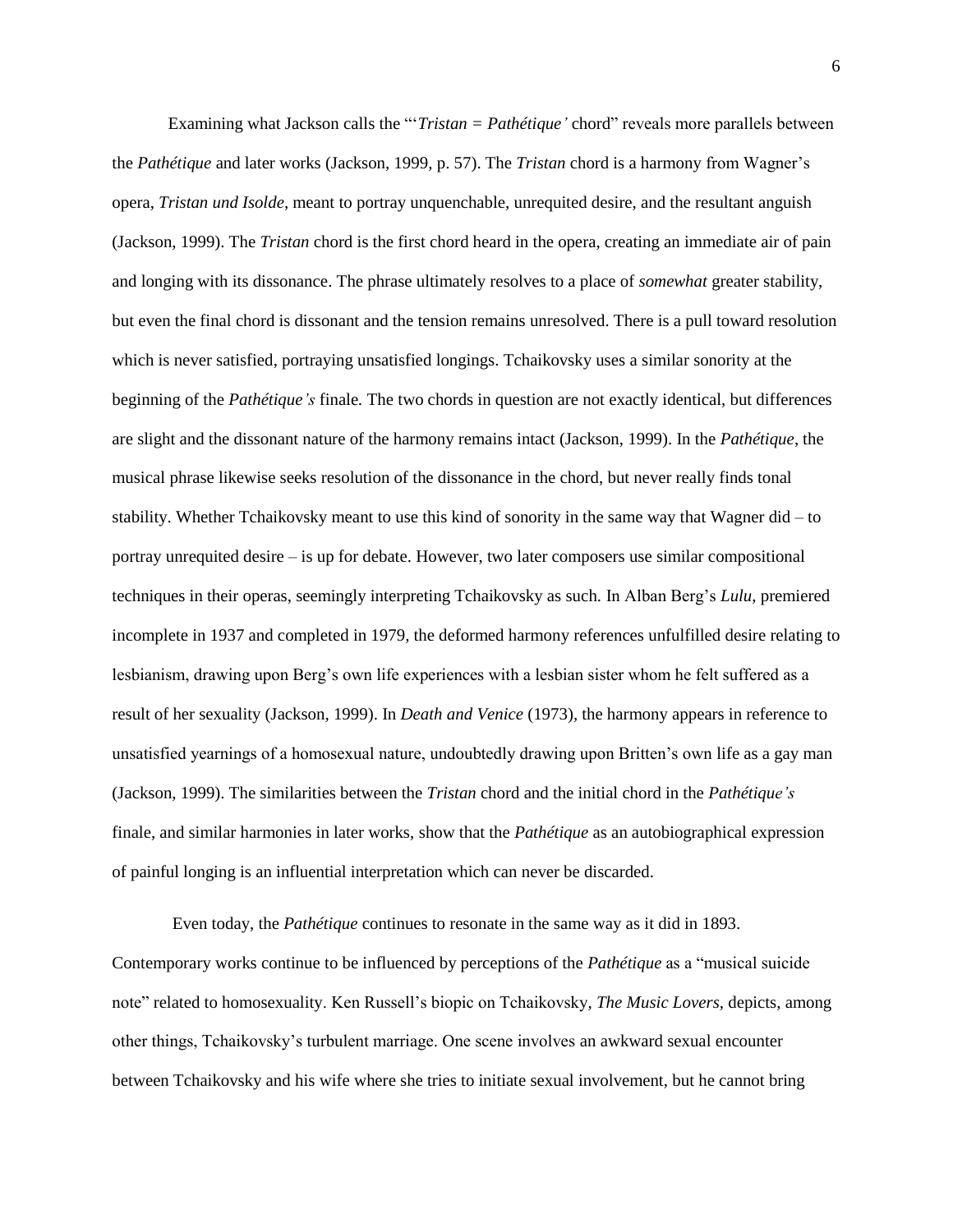himself to indulge her. The turbulent first movement of the *Pathétique* plays in the background as this happens (Russell, 1970). Similarly, the funereal finale of the work plays as Tchaikovsky dies at the end of the film (Russell, 1970). Thus, the association between the *Pathétique* and themes of homosexuality and death continues to persist in modern media such as this film.

*Maurice* by E.M. Forster is another example. Forster was an English novelist known for exploring themes of homosexuality. He employs the *Pathétique* as a veiled reference to homosexuality throughout his novel, *Maurice. Maurice* explores the same-sex love and relationships of the titular character, Maurice Hall, a University student living in early 20<sup>th</sup> century England. Symbolism involving Tchaikovsky's *Symphony No. 6* plays a large part in the development of Maurice's relationships and clearly represents homosexuality. The characters interact with the symphony in such a way where it serves as a disclosure of sexuality and self-discovery for them (Keeling, 2003). Ultimately, however, this form of disclosure does not serve its purpose. One character, Clive, knows that Tchaikovsky was homosexual, but Maurice does not. Clive eventually turns to the *Pathétique's* final movement in order to *disclose* his tragic disappointment at how he and Maurice have failed to come together (Keeling, 2003). Eventually, Maurice contemplates marriage, but when he learns that Tchaikovsky was a homosexual, he realizes that at which Clive was hinting (Keeling, 2003). Essentially, the characters in the novel use the *Pathétique* as a tool to communicate desires which cannot be stated any more clearly because of the social climate around them. In *Maurice*, Tchaikovsky's symphony and its alleged connection to the composer's sexuality help the characters to understand one another, just as Tchaikovsky's contemporary audiences thought that the symphony was helping them to understand Tchaikovsky's untimely demise and unsatisfying personal life.

It is not this study's intention to discount theories of the *Pathétique* as a "musical suicide note" relating to Tchaikovsky's sexuality. It is, in part, this study's intention to slightly discredit those theories as not supported by primary sources. It is not that such theories are most definitely not true, it is just that there is not enough evidence to prove that they are. It could be that Tchaikovsky *was* going for a musical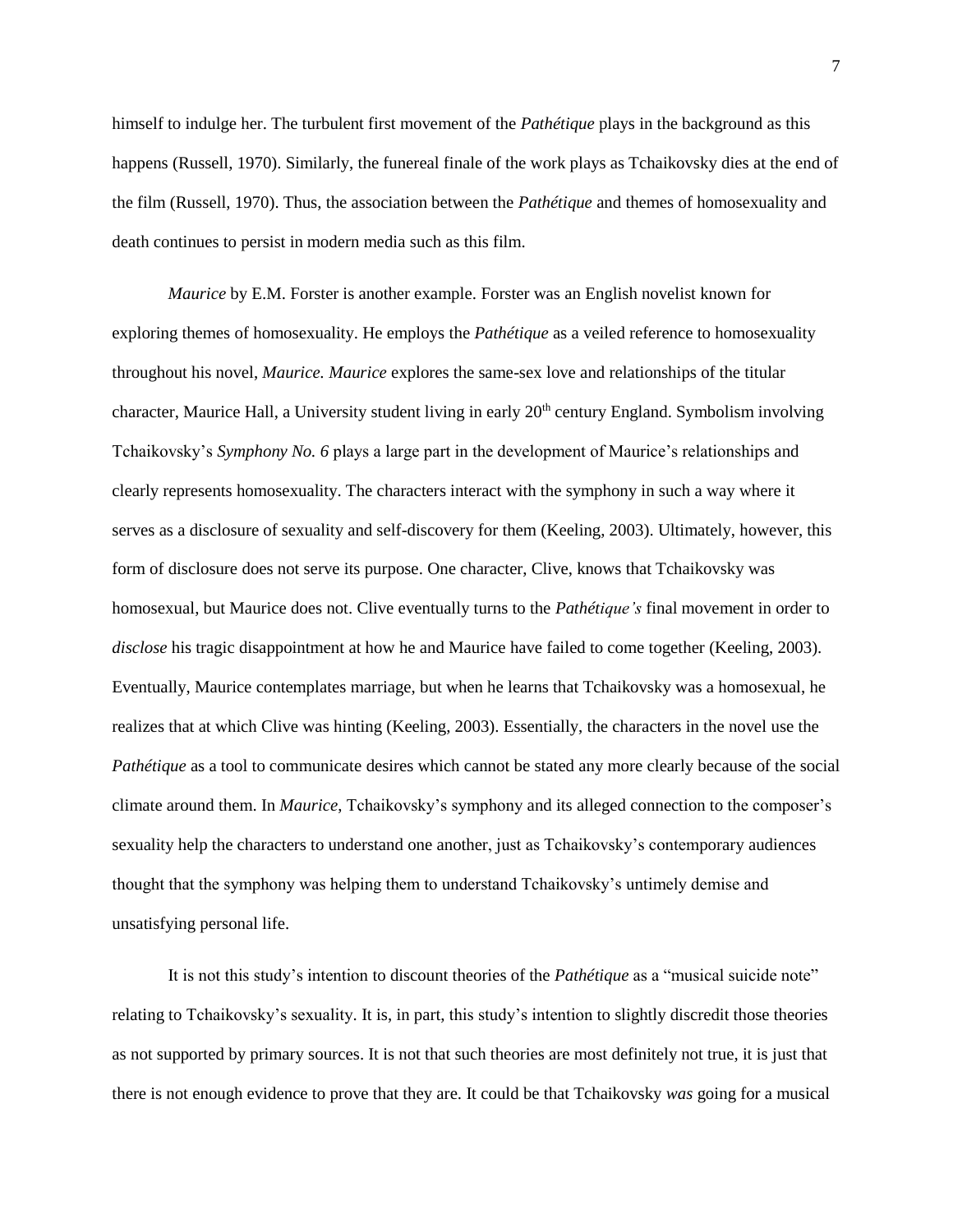narrative about a musical protagonist and his/her ultimate demise, but that his symphony was not actually an autobiography. It could even be that Tchaikovsky was capitalizing on themes from his own life, but only using the symphony to cast out the demons of his previous personal issues and move forward, not creating an autobiographical narrative about anguish and hint at eventual demise. Contemporary audiences, however, came to the conclusion that he had done just that in their search for narrative meaning behind the music. Musical works and other artistic expressions remain stuck on this factuallychallenged interpretation because if one cannot understand the *Pathétique* as a "musical suicide note" of self-disclosure and connect that narrative to Tchaikovsky's identity, then one cannot understand the narratives behind many later works. Works that came after the *Pathétique* intensified an irresistible tendency to perceive Tchaikovsky's symphony as a tragic narrative and attach Tchaikovsky's very face to that narrative. The progression of music history since 1893 has engraved that interpretation as a tradition that continues to be referenced in musical culture and in the other arts, thereby making it almost impossible for the work to be perceived otherwise.